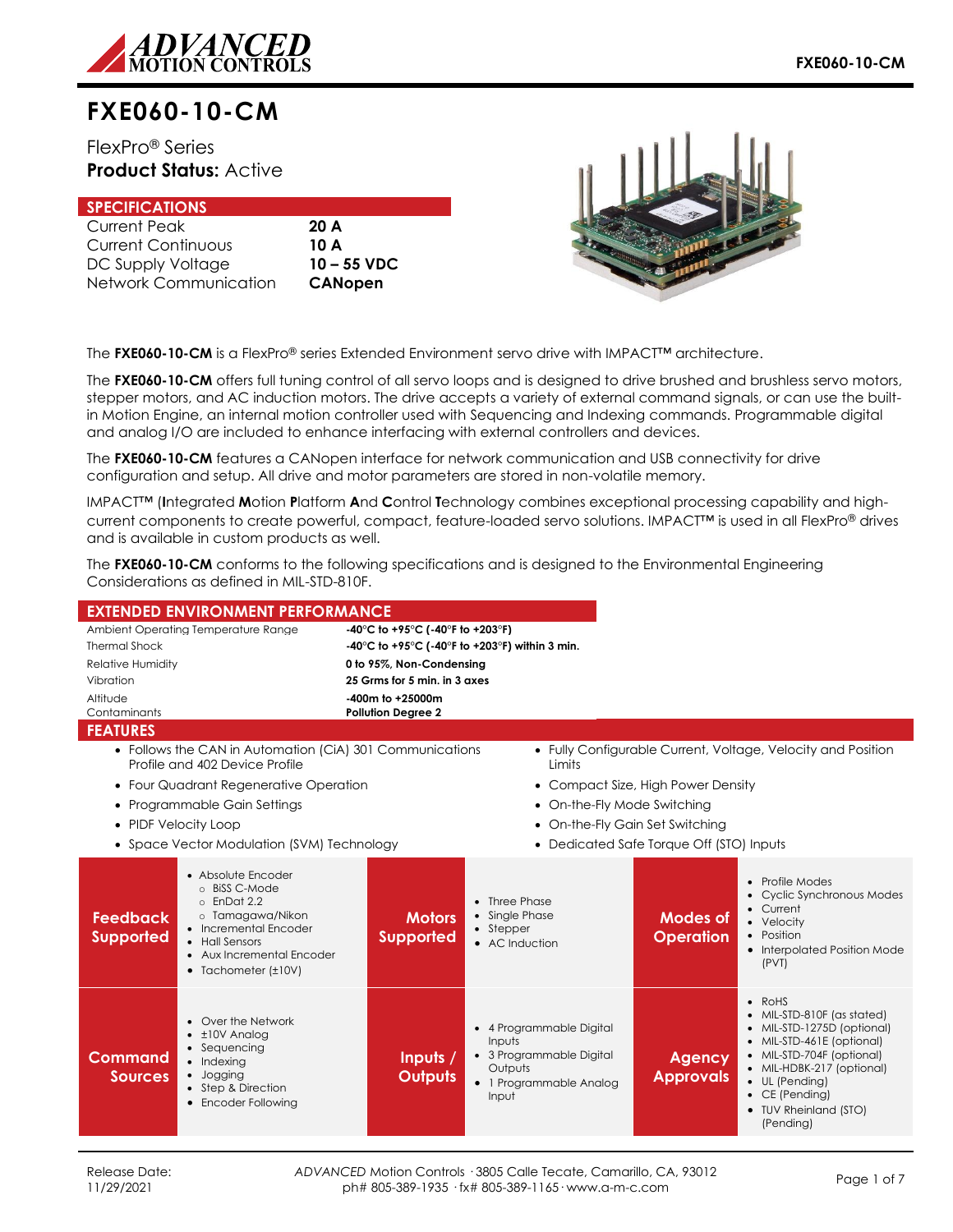

#### **BLOCK DIAGRAM**



#### **INFORMATION ON APPROVALS AND COMPLIANCES**

| ROHS<br>Compliant | The RoHS Directive restricts the use of certain substances including lead, mercury, cadmium, hexavalent<br>chromium and halogenated flame retardants PBB and PBDE in electronic equipment. |
|-------------------|--------------------------------------------------------------------------------------------------------------------------------------------------------------------------------------------|
| MIL-STD-810F      | Environmental Engineering Considerations and Laboratory Tests – (as stated)                                                                                                                |
| MIL-STD-1275D     | Characteristics of 28 Volt DC Electrical Systems in Military Vehicles – (optional)                                                                                                         |
| MIL-STD-461E      | Requirements for the Control of Electromagnetic Interference Characteristics of Subsystems and<br>Equipment - (optional)                                                                   |
| MIL-STD-704F      | Aircraft Electric Power Characteristics - (optional)                                                                                                                                       |
| MIL-HDBK-217      | Reliability Prediction of Electronic Equipment (MTBF) - (optional)                                                                                                                         |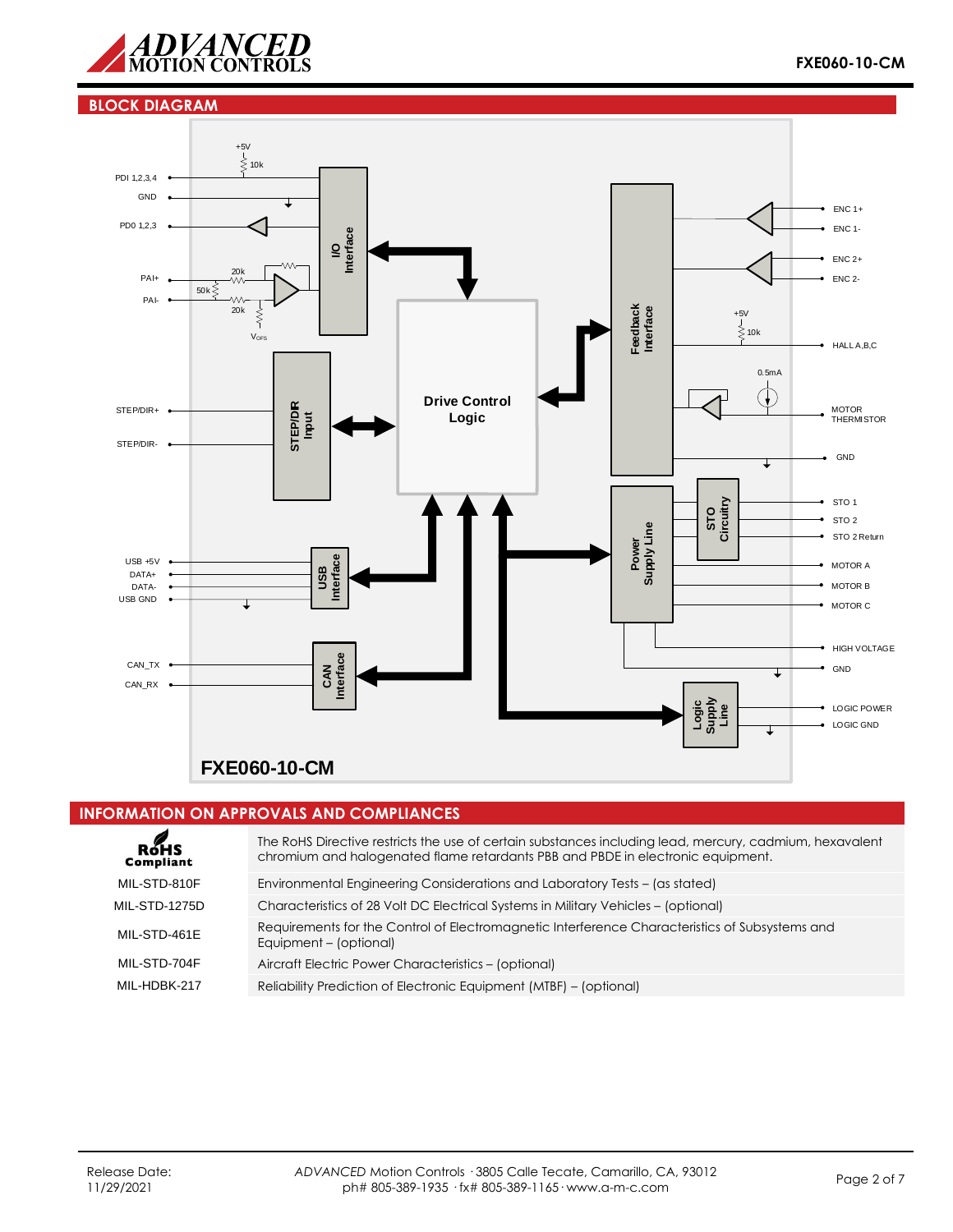

# **SPECIFICATIONS**

| <b>Electrical Specifications</b>                    |                              |                                                                                                                                               |  |  |
|-----------------------------------------------------|------------------------------|-----------------------------------------------------------------------------------------------------------------------------------------------|--|--|
| <b>Description</b>                                  | Units                        | Value                                                                                                                                         |  |  |
| Nominal DC Supply Input Range                       | <b>VDC</b>                   | $12 - 48$                                                                                                                                     |  |  |
| DC Supply Input Range                               | <b>VDC</b>                   | $10 - 55$                                                                                                                                     |  |  |
| DC Supply Undervoltage                              | <b>VDC</b>                   | 8                                                                                                                                             |  |  |
| DC Supply Overvoltage                               | <b>VDC</b>                   | 58                                                                                                                                            |  |  |
| Logic Supply Input Range (optional)                 | <b>VDC</b>                   | $10 - 55$                                                                                                                                     |  |  |
| Safe Torque Off Voltage (Default)                   | <b>VDC</b>                   | 5                                                                                                                                             |  |  |
| Minimum Required External Bus Capacitance           | μF                           | 500                                                                                                                                           |  |  |
| Maximum Peak Current Output1                        | A (Arms)                     | 20(14.1)                                                                                                                                      |  |  |
| Maximum Continuous Current Output <sup>2</sup>      | A (Arms)                     | 10(10)                                                                                                                                        |  |  |
| <b>Efficiency at Rated Power</b>                    | %                            | 99                                                                                                                                            |  |  |
| Maximum Continuous Output Power                     | W                            | 545                                                                                                                                           |  |  |
| Maximum Power Dissipation at Rated Power            | W                            | 6                                                                                                                                             |  |  |
| Minimum Load Inductance (line-to-line) <sup>3</sup> | μH                           | 150 (@ 48VDC supply); 75 (@24VDC supply); 40 (@12VDC supply)                                                                                  |  |  |
| Switching Frequency                                 | kHz                          | 20                                                                                                                                            |  |  |
| Maximum Output PWM Duty Cycle                       | $\%$                         | 83                                                                                                                                            |  |  |
|                                                     |                              | <b>Control Specifications</b>                                                                                                                 |  |  |
| <b>Description</b>                                  | Units                        | Value                                                                                                                                         |  |  |
| <b>Communication Interfaces</b>                     | $\overline{\phantom{0}}$     | CANopen (USB for configuration)                                                                                                               |  |  |
| <b>Command Sources</b>                              | $\overline{a}$               | ±10 V Analog, Over the Network, Sequencing, Indexing, Jogging, Step                                                                           |  |  |
|                                                     |                              | & Direction, Encoder Following                                                                                                                |  |  |
|                                                     |                              | Absolute Encoder (BiSS C-Mode, EnDat 2.2, Tamagawa/Nikon), Hall                                                                               |  |  |
| Feedback Supported                                  | $\overline{\phantom{a}}$     | Sensors, Incremental Encoder, Auxiliary Incremental Encoder,                                                                                  |  |  |
|                                                     |                              | Tachometer (±10V)                                                                                                                             |  |  |
| Commutation Methods                                 | $\overline{\phantom{a}}$     | Sinusoidal, Trapezoidal                                                                                                                       |  |  |
| Modes of Operation                                  |                              | Profile Modes, Cyclic Synchronous Modes, Current, Velocity, Position,<br>Interpolated Position Mode (PVT)                                     |  |  |
| Motors Supported <sup>4</sup>                       |                              | Three Phase (Brushless Servo), Single Phase (Brushed Servo, Voice Coil,<br>Inductive Load), Stepper (2- or 3-Phase Closed Loop), AC Induction |  |  |
|                                                     |                              | (Closed Loop Vector)                                                                                                                          |  |  |
|                                                     |                              | 40+ Configurable Functions, Over Current, Over Temperature (Drive &                                                                           |  |  |
| <b>Hardware Protection</b>                          | $\overline{a}$               | Motor), Over Voltage, Short Circuit (Phase-Phase & Phase-Ground),<br><b>Under Voltage</b>                                                     |  |  |
|                                                     |                              | 4/3                                                                                                                                           |  |  |
| Programmable Digital Inputs/Outputs                 | $\blacksquare$               | 1/0                                                                                                                                           |  |  |
| Programmable Analog Inputs/Outputs                  | $\overline{\phantom{a}}$     |                                                                                                                                               |  |  |
| Primary I/O Logic Level                             | $\overline{\phantom{a}}$     | 5 VDC, not isolated                                                                                                                           |  |  |
| Current Loop Sample Time                            | μS                           | 50<br>100                                                                                                                                     |  |  |
| Velocity Loop Sample Time                           | μS                           | 100                                                                                                                                           |  |  |
| Position Loop Sample Time                           | μs                           |                                                                                                                                               |  |  |
| Maximum Encoder Frequency                           | MHz                          | 20 (5 pre-quadrature)<br><b>Mechanical Specifications</b>                                                                                     |  |  |
| Description                                         | Units                        | Value                                                                                                                                         |  |  |
| Size $(H \times W \times D)$                        | $mm$ (in)                    | 38.1 x 25.4 x 11.5 (1.50 x 1.00 x 0.45)                                                                                                       |  |  |
| Weight                                              | $g$ (oz)                     | 19.8(0.7)                                                                                                                                     |  |  |
| Ambient Operating Temperature Range <sup>5</sup>    | $^{\circ}$ C ( $^{\circ}$ F) | $-40 - 95 (-40 - 203)$                                                                                                                        |  |  |
| Storage Temperature Range                           | $^{\circ}$ C ( $^{\circ}$ F) | $-50 - 100$ $(-58 - 212)$                                                                                                                     |  |  |
| <b>Thermal Shock</b>                                | $^{\circ}$ C ( $^{\circ}$ F) | $-40 - 95$ ( $-40 - 203$ ) within 3 min                                                                                                       |  |  |
| Relative Humidity                                   |                              | 0-95%, non-condensing                                                                                                                         |  |  |
| Vibration                                           | Grms                         | 25 for 5 minutes in 3 axes                                                                                                                    |  |  |
| Altitude                                            | m                            | $-400 - 25000$                                                                                                                                |  |  |
| Contaminants                                        | $\overline{\phantom{a}}$     | Pollution Degree 2                                                                                                                            |  |  |
| Form Factor                                         | $\overline{\phantom{a}}$     | PCB Mounted                                                                                                                                   |  |  |
| P1 SIGNAL CONNECTOR                                 | $\overline{\phantom{a}}$     | 80-pin 0.4mm spaced connector                                                                                                                 |  |  |
| <b>TERMINAL PINS</b>                                |                              | 15x Terminal Pins                                                                                                                             |  |  |
| <b>Notes</b>                                        |                              |                                                                                                                                               |  |  |

1. Capable of supplying drive rated peak current for 2 seconds with 10 second foldback to continuous value. Longer times are possible with lower current limits.<br>2. Continuous A<sub>rms</sub> value attainable when RMS Charge-Based L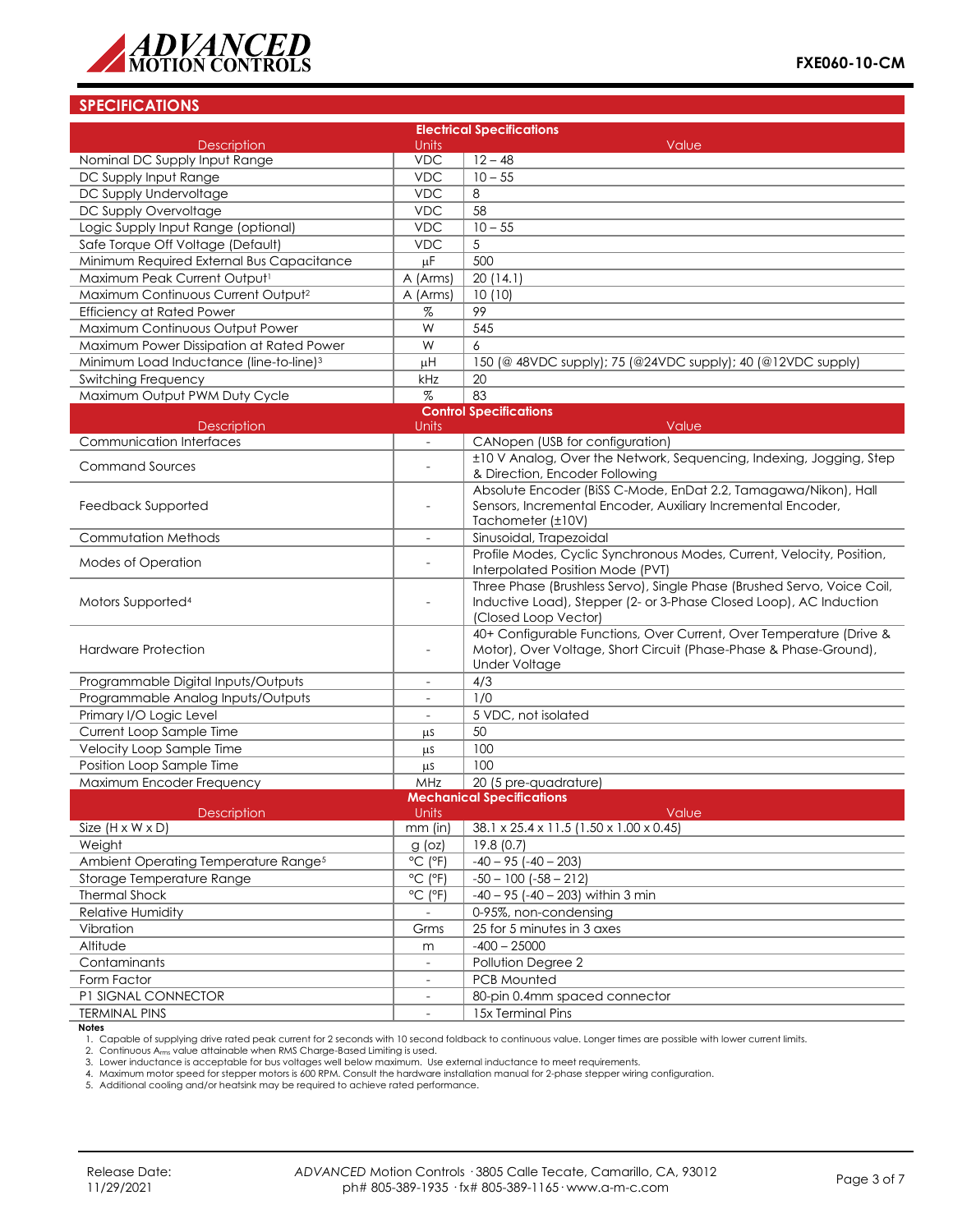

### **PIN FUNCTIONS**

| P1 - Signal Connector                                                                                                                                                                         |                                                            |                                                                                            |                                    |                  |                            |                                                                                                                        |                          |
|-----------------------------------------------------------------------------------------------------------------------------------------------------------------------------------------------|------------------------------------------------------------|--------------------------------------------------------------------------------------------|------------------------------------|------------------|----------------------------|------------------------------------------------------------------------------------------------------------------------|--------------------------|
| Pin                                                                                                                                                                                           | Name                                                       | <b>Description / Notes</b>                                                                 | 1/O                                | Pin              | Name                       | <b>Description / Notes</b>                                                                                             | 1/O                      |
|                                                                                                                                                                                               | <b>GROUND</b>                                              | Ground                                                                                     | <b>GND</b>                         | $\overline{2}$   | <b>GROUND</b>              | Ground                                                                                                                 | <b>GND</b>               |
| 3                                                                                                                                                                                             | $PAI-1+$                                                   | Differential Programmable Analog Input or                                                  | $\mathbf{I}$                       | $\overline{4}$   | DATA+ USB                  | <b>USB Data Channel</b>                                                                                                | I/O                      |
| 5                                                                                                                                                                                             | $PAI-I-$                                                   | Reference Signal Input (12-bit Resolution)                                                 | $\mathbf{I}$                       | 6                | DATA-USB                   |                                                                                                                        | I/O                      |
| 7                                                                                                                                                                                             | <b>THERMISTOR</b>                                          | Motor Thermal Protection.                                                                  |                                    | 8                | <b>GROUND</b>              | Ground                                                                                                                 | <b>GND</b>               |
| 9                                                                                                                                                                                             | <b>GROUND</b>                                              | Ground                                                                                     |                                    | <b>GND</b><br>10 | SCLA                       | I <sup>2</sup> C Data Signals for Addressing, Network                                                                  | $\circ$                  |
|                                                                                                                                                                                               |                                                            |                                                                                            |                                    |                  |                            | Error LED, and Bridge Status LED, See                                                                                  |                          |
| 11                                                                                                                                                                                            | ENC 1 DATA+ / A+                                           | Differential Data Line for Absolute Encoders<br>(BiSS: SLO+/-) or Differential Incremental | 1/O                                | 12               | SDAA                       | Hardware Manual for more info.                                                                                         | 1/O                      |
| 13                                                                                                                                                                                            | ENC 1 DATA- / A-                                           | Encoder A.                                                                                 | 1/O                                | 14               | <b>HALL A</b>              |                                                                                                                        | $\mathbf{I}$             |
|                                                                                                                                                                                               |                                                            | Differential Clock Line for Absolute                                                       |                                    |                  |                            |                                                                                                                        |                          |
| 15                                                                                                                                                                                            | $ENC 1 CLK+ / B+$                                          | Encoders (BiSS: MA+/-) or Differential                                                     | 1/O                                | 16               | <b>HALL B</b>              | Single-ended Commutation Sensor Inputs                                                                                 | $\mathbf{I}$             |
| 17                                                                                                                                                                                            | ENC 1 CLK- / B-                                            | Incremental Encoder B.                                                                     | 1/O                                | 18               | <b>HALL C</b>              |                                                                                                                        | $\overline{1}$           |
| 19                                                                                                                                                                                            | <b>GROUND</b>                                              | Ground                                                                                     | <b>GND</b>                         | 20               | <b>GROUND</b>              | Ground                                                                                                                 | <b>GND</b>               |
|                                                                                                                                                                                               |                                                            |                                                                                            |                                    |                  |                            |                                                                                                                        |                          |
| 21                                                                                                                                                                                            | $ENC 1 REF+ / H$                                           | Differential Reference Mark for Absolute                                                   | $\mathbf{I}$                       | 22               | $ENC$ 2 A+                 |                                                                                                                        | $\overline{1}$           |
| 23                                                                                                                                                                                            | $ENC$ 1 REF- $/$ I-                                        | Encoders (Leave open for BiSS) or<br>Differential Incremental Encoder Index.               | $\overline{1}$                     | 24               | ENC 2 A-                   | Differential Incremental Encoder A.                                                                                    | $\mathbf{I}$             |
|                                                                                                                                                                                               |                                                            |                                                                                            |                                    |                  |                            |                                                                                                                        |                          |
| 25                                                                                                                                                                                            | CAN_TX                                                     | CAN Transmit Line (requires external                                                       | 1/O                                | 26               | $ENC$ $2B+$                |                                                                                                                        | $\mathbf{I}$             |
|                                                                                                                                                                                               |                                                            | transceiverl                                                                               |                                    |                  |                            | Differential Incremental Encoder B.                                                                                    |                          |
| 27                                                                                                                                                                                            | CAN RX                                                     | CAN Receive Line (requires external                                                        | I/O                                | 28               | $ENC$ $2B$ -               |                                                                                                                        | $\overline{1}$           |
|                                                                                                                                                                                               |                                                            | transceiver)                                                                               |                                    |                  |                            |                                                                                                                        |                          |
| 29                                                                                                                                                                                            | <b>CAN STANDBY</b>                                         | Low power CAN mode control                                                                 | 1/O                                | 30               | $ENC$ 2 I+                 | Differential Incremental Encoder Index.                                                                                | $\mathbf{I}$             |
| 31                                                                                                                                                                                            | $PDI-1$                                                    | Programmable Digital Input                                                                 | $\mathbf{I}$                       | 32               | <b>ENC 21-</b>             |                                                                                                                        | $\overline{1}$           |
| 33                                                                                                                                                                                            | $PDI-2$                                                    | Programmable Digital Input                                                                 | $\mathbf{I}$                       | 34               | PDO-1                      | Programmable Digital Output (TTL/8mA)                                                                                  | $\circ$                  |
| 35                                                                                                                                                                                            | PDI-3                                                      | Programmable Digital Input                                                                 | $\overline{1}$                     | 36               | PDO-2                      | Programmable Digital Output (TTL/8mA)                                                                                  | $\circ$                  |
| 37                                                                                                                                                                                            | PDI-4                                                      | Programmable Digital Input                                                                 | $\mathbf{I}$                       | 38               | PDO-3                      | Programmable Digital Output (TTL/8mA)                                                                                  | $\circ$                  |
| 39                                                                                                                                                                                            | <b>GROUND</b>                                              | Ground                                                                                     | <b>GND</b>                         | 40               | <b>GROUND</b>              | Ground                                                                                                                 | <b>GND</b>               |
| 41                                                                                                                                                                                            | <b>RESERVED</b>                                            | Reserved. Do not connect.                                                                  | $\overline{\phantom{a}}$           | 42               | RESERVED                   | Reserved. Do not connect.                                                                                              | $\overline{\phantom{a}}$ |
| 43                                                                                                                                                                                            | <b>RESERVED</b>                                            | Reserved. Do not connect.                                                                  | $\overline{\phantom{a}}$           | 44               | <b>RESERVED</b>            | Reserved. Do not connect.                                                                                              | $\overline{\phantom{a}}$ |
| 45                                                                                                                                                                                            | <b>RESERVED</b>                                            | Reserved. Do not connect.                                                                  | $\sim$                             | 46               | <b>RESERVED</b>            | Reserved. Do not connect.                                                                                              | $\sim$                   |
| 47                                                                                                                                                                                            | RESERVED                                                   | Reserved. Do not connect.                                                                  |                                    | 48<br>$\sim$     | RESERVED                   | Reserved. Do not connect.                                                                                              | $\overline{\phantom{a}}$ |
| 49                                                                                                                                                                                            | RESERVED                                                   | Reserved. Do not connect.                                                                  | $\omega$                           | 50               | <b>RESERVED</b>            | Reserved. Do not connect.                                                                                              | $\omega$                 |
| 51                                                                                                                                                                                            | RESERVED                                                   | Reserved. Do not connect.                                                                  | $\overline{\phantom{a}}$           | 52               | RESERVED                   | Reserved. Do not connect.                                                                                              | $\overline{\phantom{a}}$ |
| 53                                                                                                                                                                                            | RESERVED                                                   | Reserved. Do not connect.                                                                  | $\sim$                             | 54               | RESERVED                   | Reserved. Do not connect.                                                                                              | $\sim$                   |
| 55                                                                                                                                                                                            | RESERVED                                                   | Reserved. Do not connect.                                                                  | $\overline{\phantom{a}}$           | 56               | <b>RESERVED</b>            | Reserved. Do not connect.                                                                                              | $\bar{a}$                |
| 57                                                                                                                                                                                            | RESERVED                                                   | Reserved. Do not connect.                                                                  | ÷,                                 | 58               | RESERVED                   | Reserved. Do not connect.                                                                                              | $\sim$                   |
| 59                                                                                                                                                                                            | <b>GROUND</b>                                              | Ground                                                                                     | <b>GND</b>                         | 60               | <b>GROUND</b>              | Ground                                                                                                                 | <b>GND</b>               |
| 61                                                                                                                                                                                            | RESERVED                                                   | Reserved. Do not connect.                                                                  | $\overline{\phantom{a}}$           | 62               | RESERVED                   | Reserved. Do not connect.                                                                                              | $\sim$                   |
| 63                                                                                                                                                                                            | <b>RESERVED</b>                                            | Reserved. Do not connect.                                                                  | $\sim$                             | 64               | <b>RESERVED</b>            | Reserved. Do not connect.                                                                                              | $\sim$                   |
| 65                                                                                                                                                                                            | RESERVED                                                   | Reserved. Do not connect.                                                                  | $\overline{\phantom{a}}$           | 66               | RESERVED                   | Reserved. Do not connect.                                                                                              | ÷,                       |
| 67                                                                                                                                                                                            | <b>RESERVED</b>                                            | Reserved. Do not connect.                                                                  | $\sim$                             | 68               | STEP                       | Step Input.                                                                                                            | T                        |
| 69                                                                                                                                                                                            | <b>RESERVED</b>                                            | Reserved. Do not connect.                                                                  | $\sim$                             | 70               | <b>DIR</b>                 | Direction Input.                                                                                                       | $\mathbf{I}$             |
| 71                                                                                                                                                                                            | RESERVED                                                   | Reserved. Do not connect.                                                                  | $\sim$                             | 72               | <b>RESERVED</b>            | Reserved. Do not connect.                                                                                              | $\sim$                   |
|                                                                                                                                                                                               |                                                            | +5VDC unprotected supply for local logic                                                   |                                    |                  |                            |                                                                                                                        |                          |
| 73                                                                                                                                                                                            | $+5V$                                                      | (See Note 1)                                                                               | $\Omega$                           | 74               | <b>RESERVED</b>            | Reserved. Do not connect.                                                                                              |                          |
| 75                                                                                                                                                                                            | +5V USER                                                   | +5VDC User Supply for feedback or                                                          | $\Omega$                           | 76               | $+32$                      | +3.3VDC supply for local logic signals                                                                                 | $\Omega$                 |
| 77                                                                                                                                                                                            | +5V USER                                                   | external devices (See Note 1)                                                              | $\overline{\circ}$                 | 78               | $+3V3$                     | $(100 \text{ mA max})$                                                                                                 | $\overline{\circ}$       |
| 79                                                                                                                                                                                            | <b>GROUND</b>                                              | Ground                                                                                     | <b>GND</b>                         | 80               | <b>GROUND</b>              | Ground                                                                                                                 | <b>GND</b>               |
|                                                                                                                                                                                               | <b>Connector Information</b>                               | 80-pin, 0.4mm spaced<br>connector                                                          | 器                                  | $\bullet$ 0<br>æ | $+3V3$ 78 -<br>GROUND 80 - | DAT A- USB<br>$+3V3$ 76 -<br>6<br>$\overline{4}$<br>$\cdots$<br>                                                       | DAT A+ USB<br>2 GROUND   |
|                                                                                                                                                                                               | <b>Mating Connector Details</b><br><b>Mating Connector</b> | PANASONIC: P/N AXT380224                                                                   | $\overline{\bullet}$<br>$\sim$ 100 |                  |                            | Addanananan (ananananadidi)<br>HHHHHHHHHHHHHHHHHHH<br><del>ਗ਼ਗ਼ਗ਼ਜ਼ਜ਼ਜ਼ਜ਼ਜ਼ਜ਼ਜ਼ਜ਼ਲ਼ਲ਼ਜ਼ਜ਼ਜ਼ਜ਼ਜ਼ਜ਼ਜ਼ਜ਼ਜ਼ਜ਼</del> ਜ਼ਜ਼ਜ਼ |                          |
| No<br><b>Included with Drive</b><br>$\bullet\textcolor{red}{\bullet}\textcolor{red}{\bullet}\textcolor{red}{\bullet}\textcolor{red}{\bullet}\textcolor{red}{\bullet}\textcolor{red}{\bullet}$ |                                                            | GROUND 79 -<br>1 GROUND<br>+5V USER 77 -<br>$3$ PAI-1+<br>+5V USER 75 -<br>5 PAI-1-        |                                    |                  |                            |                                                                                                                        |                          |

**Notes**

1. Total current through pins P1-73/75/77 should not exceed 300mA, while no single pin should be loaded more than 150mA.

# **Drive Status LED and Node Addressing**

*SCLA (P1-10); SDAA (P1-12)*

The *SCLA and SDAA* pins allow Drive Status LED monitoring and Node Addressing to be performed with an I2C bus I/O expander. For more information on how to utilize and configure the I/O expander into an interface board, consult the hardware installation manual.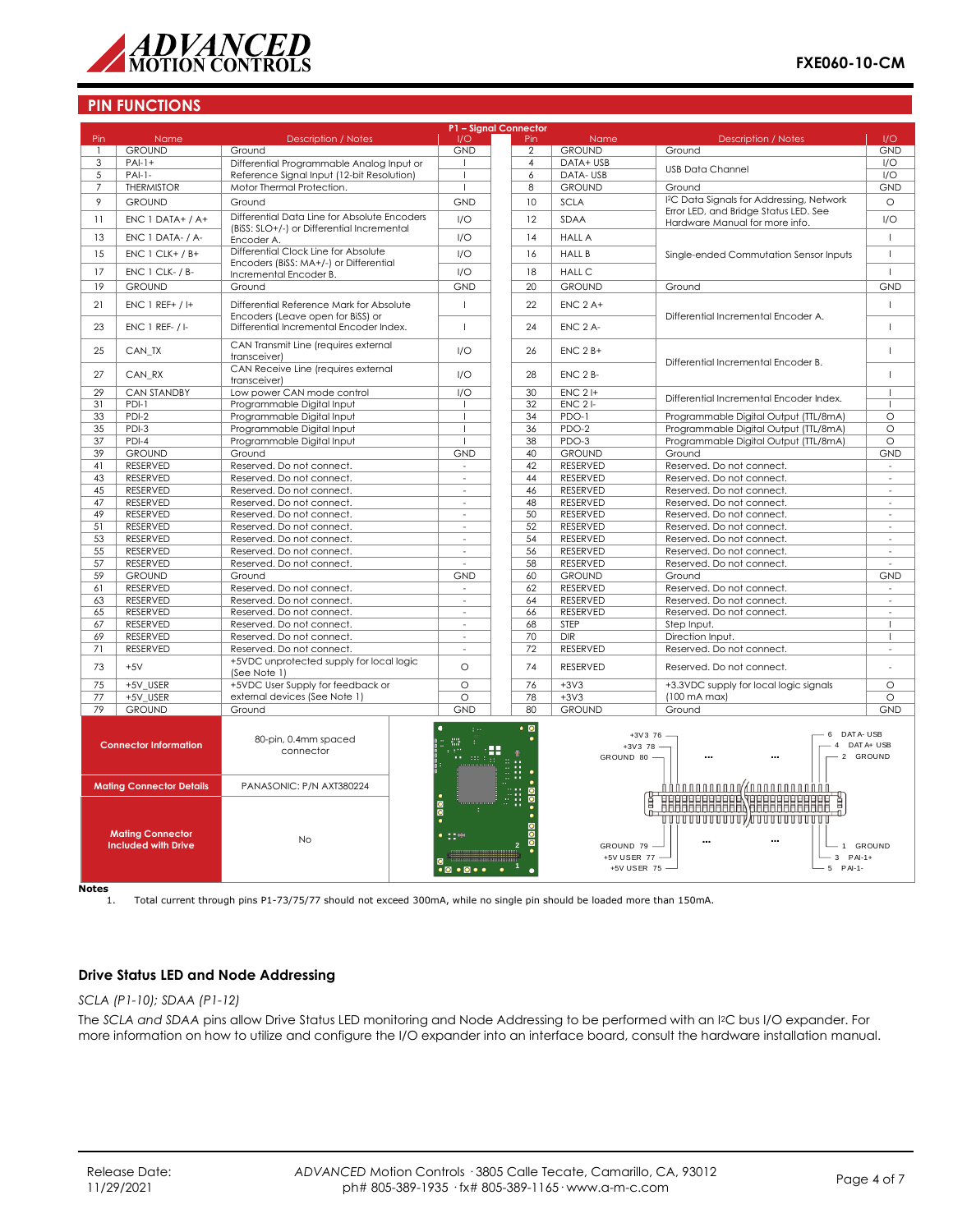

# **TERMINAL PIN LOCATIONS**

The 15 Terminal Pins provide connection to the high power drive signals. Terminal Pins must be soldered to an interface board.



| Pin            | <b>Name</b>       | <b>Description / Notes</b>                                                                           | 1/O           |
|----------------|-------------------|------------------------------------------------------------------------------------------------------|---------------|
| T1             | STO-1 INPUT       | Safe Torque Off-Input 1                                                                              |               |
| T <sub>2</sub> | <b>STO RETURN</b> | Safe Torque Off Return                                                                               | <b>STORET</b> |
| T <sub>3</sub> | STO-2 INPUT       | Safe Torque Off - Input 2                                                                            |               |
| T <sub>4</sub> | <b>LOGIC PWR</b>  | Logic Supply Input (10 - 55VDC) (optional)                                                           |               |
| <b>T5</b>      | <b>HV</b>         | DC Supply Input (10 - 55 VDC). Minimum 500µF external capacitance required between HV and POWER GND. |               |
| T6             | <b>HV</b>         |                                                                                                      |               |
| T7             | MOTOR C           | Motor Phase C. All provided motor phase output pins must be used.                                    |               |
| T <sub>8</sub> | MOTOR C           |                                                                                                      |               |
| T <sub>9</sub> | <b>GND</b>        | Ground.                                                                                              | <b>GND</b>    |
| T10            | <b>MOTOR B</b>    |                                                                                                      | $\Omega$      |
| T11            | <b>MOTOR B</b>    | Motor Phase B. All provided motor phase output pins must be used.                                    |               |
| T12            | <b>GND</b>        |                                                                                                      | <b>GND</b>    |
| T13            | <b>GND</b>        | Ground.                                                                                              |               |
| T14            | <b>MOTOR A</b>    | Motor Phase A. All provided motor phase output pins must be used.                                    |               |
| T15            | <b>MOTOR A</b>    |                                                                                                      |               |

#### **Terminal Pin Details**

#### *Safe Torque Off (STO) Inputs*

The Safe Torque Off (STO) inputs are dedicated +5VDC sinking single-ended inputs. For applications not using STO functionality, disabling of the STO feature is required for proper drive operation. STO may be disabled by following the STO Disable wiring instructions as given in the hardware installation manual. Consult the hardware installation manual for more information.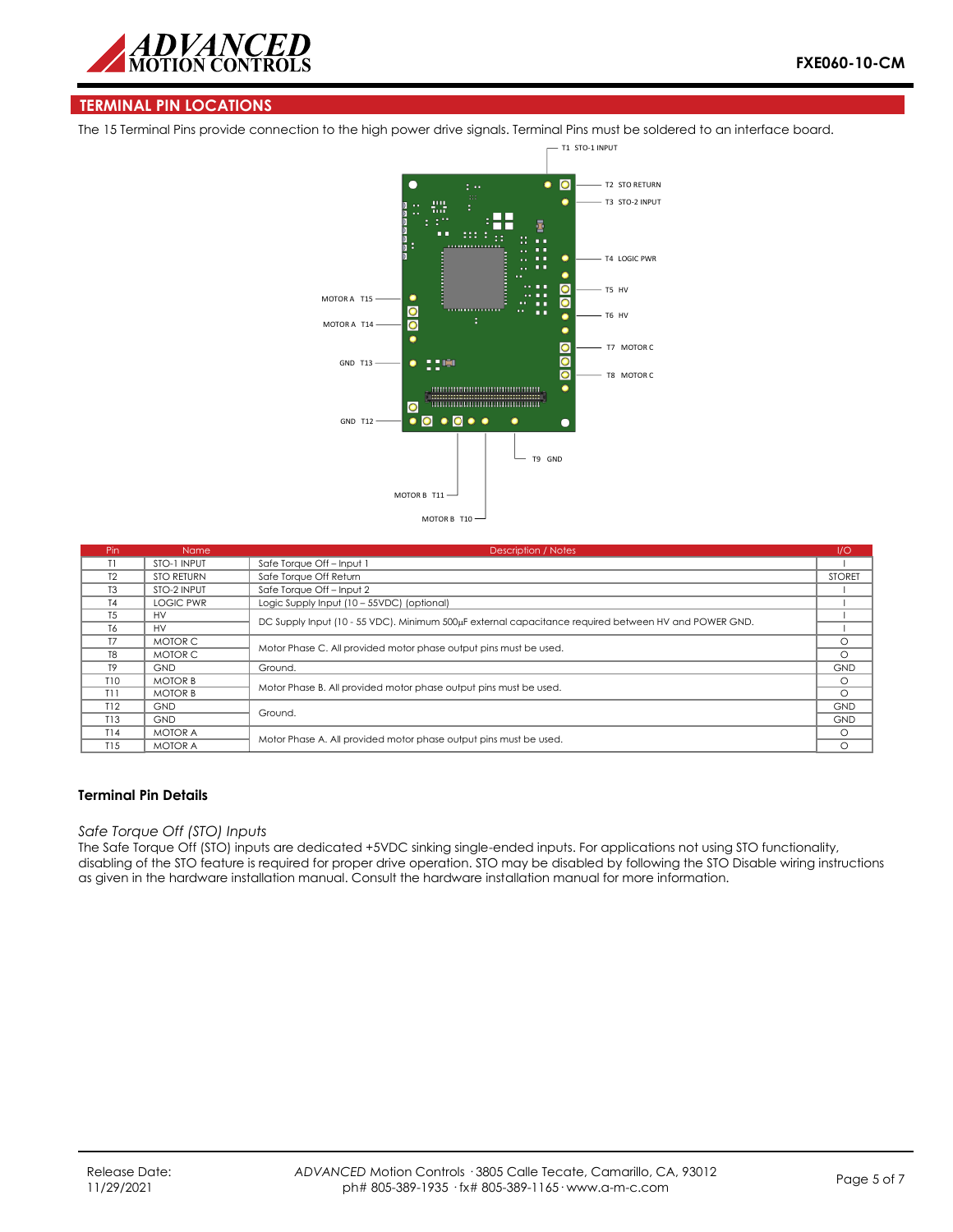

# **MOUNTING DIMENSIONS**